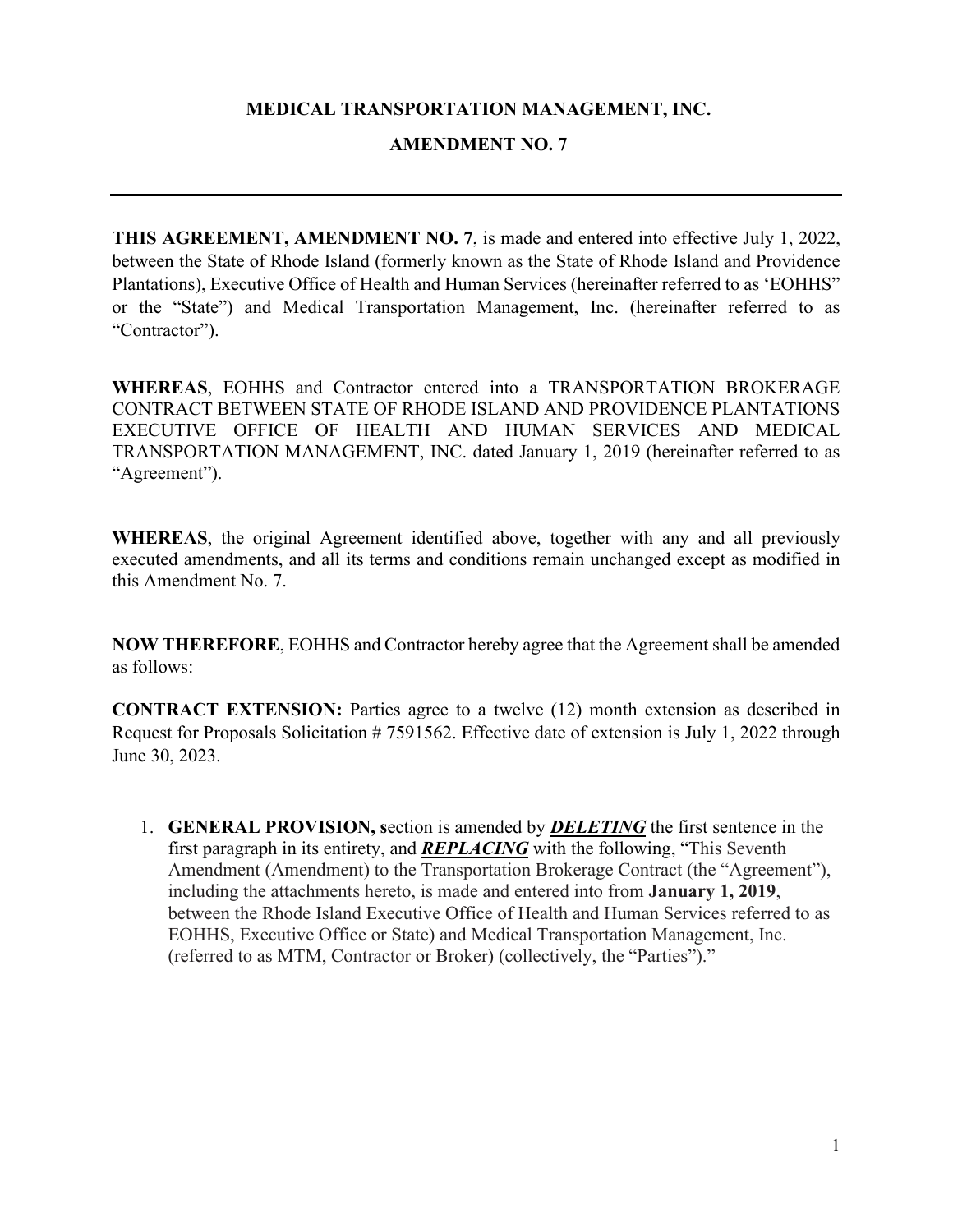- 2. **Section 3.0 TRANSPORTATION PROGRAM ELIGIBILITY**, **section is amended by**  *DELETING* **the subsection in its entirety and** *REPLACING* **with the following language in the** *Temporary Assistance for Needy Families (TANF)* subsection, "**All recipients of the TANF Program (RI Works**), including their household members who are listed on the TANF eligibility file, **are eligible to receive a monthly bus pass. Bus passes are provided to assist the** recipient in **pursu**ing **employment opportunities or job training**."
- 3. **Section 3.01.02 Challenging Behavior,** section is amended by *DELETING* the first bullet in its entirety and *REPLACING* it with the following bullet:
	- The Broker shall allow **one (1) attendant to accompany any recipient who requires an attendant during transportation.** The Broker shall ensure that an attendant accompanies all children under the age of eighteen (18) during transportation.
- 4. **Section 6.01 Transportation Provider Contracts**, is amended by *INSERTING* the following bullets to the end of paragraph 1:
	- The Broker shall only renew a Transportation Provider agreement/contract with Transportation Providers that have a complaint per trip percentage rate of less than .40% for the previous year of their agreement, beginning October 1, 2022. The Broker shall provide EOHHS with a report detailing this information.
	- The Broker shall monitor the Transportation Provider complaint per trip percentages on a monthly basis and communicate this threshold to Transportation Providers. The Broker shall provide EOHHS with a report detailing this information.
	- The Broker shall only renew a Transportation Provider agreement/contract with those Transportation Providers that have a missed trip percentage rate of less than 0.33% for the previous year of their agreement with the Broker, beginning October 1, 2022. The Broker shall provide EOHHS with a report detailing this information.
- 5. **Section 6.04 Operations,** is amended by *DELETING* the seventh bullet point in its entirety and **REPLACING** with the following:
	- The Broker shall ensure that all clients receive confirmation of their trip details no later than 6 p.m. EST the night before a scheduled trip **for all routine trips scheduled.**
- 6. **Section 7.02 Broker must ensure TPs:** is amended by *DELETING* sub paragraph letter (n) in its entirety from paragraph six and *REPLACING* with the following:
	- (n) All public motor vehicles (PMVs) used in the transportation network shall have EOHHS-approved visible signage identifying the vehicle as part of the transportation system. All contracted drivers shall at all times have their **Public Utilities Hackney License** identification visible **to riders in the vehicle during transport.**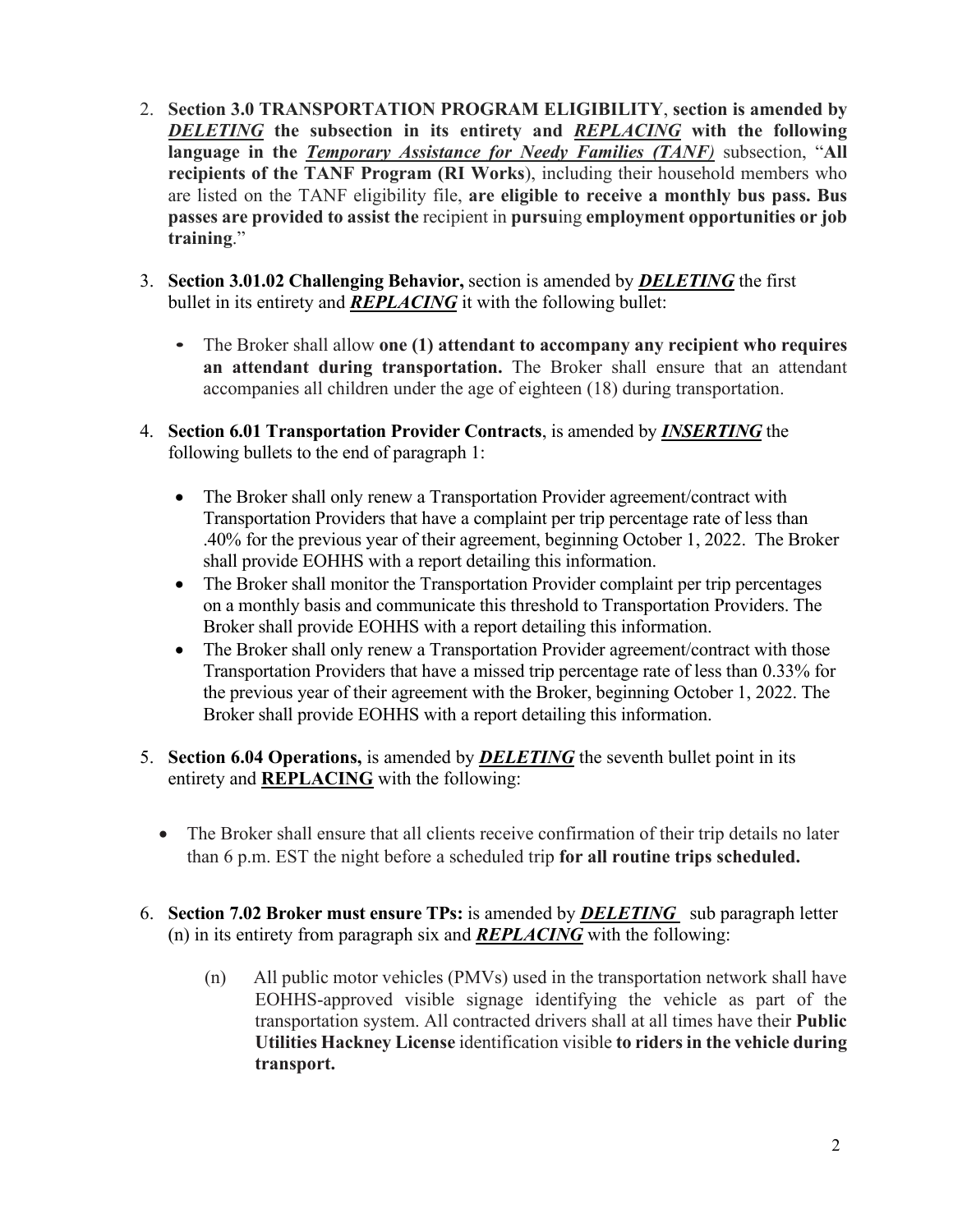7. **Section 7.02 Broker must ensure TPs:** is amended by *INSERTING* (o) into sixth paragraph with the following, "All TPs, except ride-share trips, must have identification badge worn during pick-up, transport and drop-off."

Subsequent letters in paragraph and revised.

8. **ADDENDUM XIV: BUDGET** is amended by *DELETING* the addendum in its entirety and *REPLACING* with the following:

Contract Period 4: July 1, 2022 – June 30, 2023:

#### **MEDICAID POPULATION**

Annual capitation payments shall be paid as outlined in the MTM response to the RFP (as outlined in Amendment 5) plus the increase in ambulance rates and an adjustment for the impact of COVID-19 and the Public Health Emergency.

Below are the capitation rates outlined in the MTM response to the RFP for Contract Period 3:

| <b>Rate Cell</b>                | <b>Proposed PMPM</b> | <b>Ceiling PMPM</b> |
|---------------------------------|----------------------|---------------------|
| TB04 Children, 0-18             | \$1.26               | \$1.34              |
| TB05 Adults, 19-64              | \$9.55               | \$10.30             |
| TB06 Aged, $65+$                | \$31.89              | \$34.37             |
| <b>Composite (Estimate)</b>     | \$7.87               | \$8.58              |
| Total Member Months (Estimate)  | 3,873,138            | 3,873,138           |
| <b>Total Revenue (Estimate)</b> | \$30,493,823         | \$33,227,813        |

Below are the revised capitation rates for Contract Period 4 for the Medicaid NEMT program:

| <b>Rate Cell</b>                | <b>PMPM</b>  |  |  |
|---------------------------------|--------------|--|--|
| TB04 Children, 0-18             | \$0.77       |  |  |
| TB05 Adults, 19-64              | \$10.69      |  |  |
| TB06 Aged, $65+$                | \$30.69      |  |  |
| <b>Composite (Estimate)</b>     | \$8.72       |  |  |
|                                 |              |  |  |
| Total Member Months (Estimate)  | 4,138,764    |  |  |
| <b>Total Revenue (Estimate)</b> | \$35,063,184 |  |  |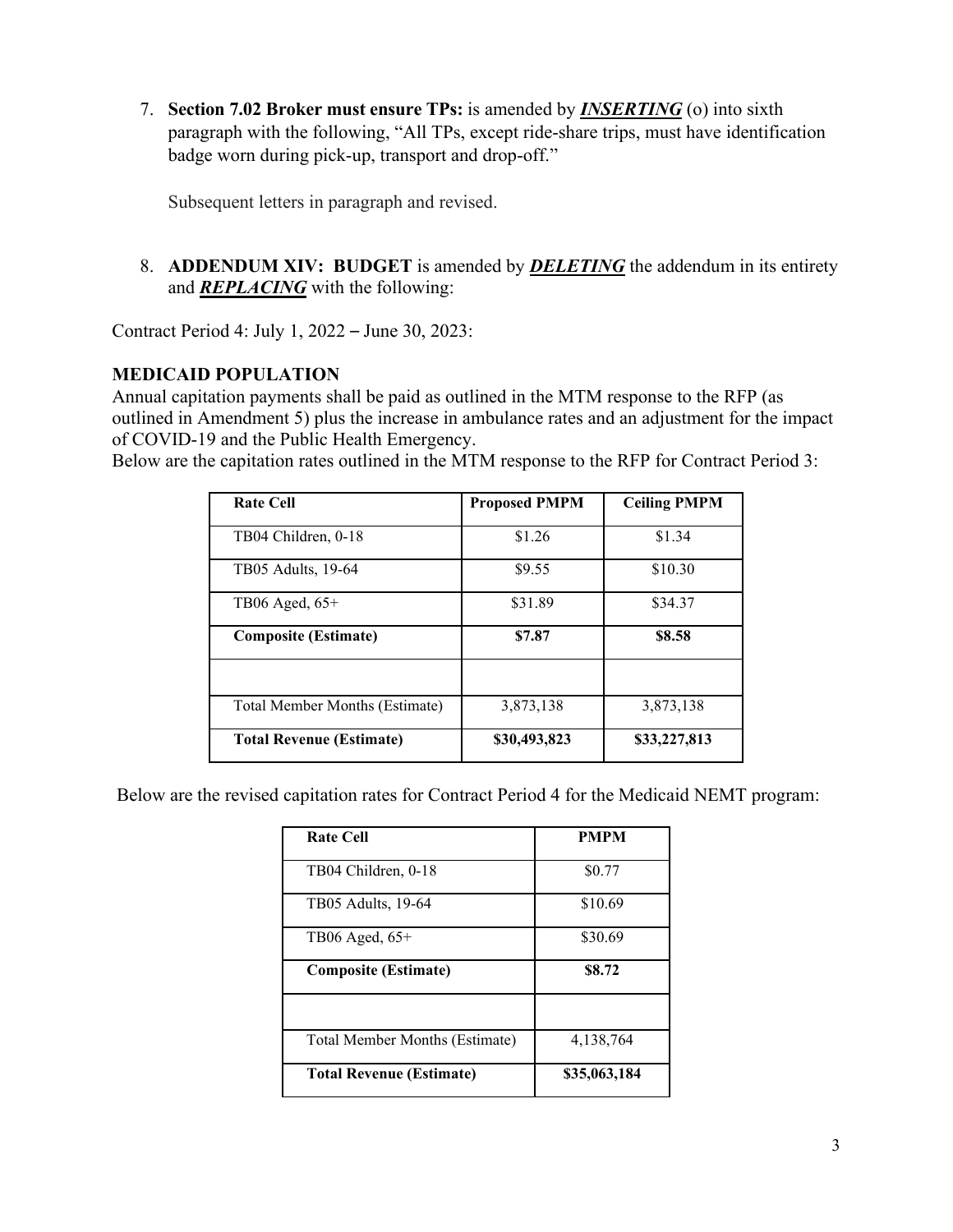Total anticipated revenue for the contract period is \$35.1 million based on an enrollment forecast of 4,138,764 member months. This total amount of revenue is not guaranteed. Actual revenue will be subject to realized enrollment by capitation rate.

### PROVISION FOR REVIEW OF RATE ADEQUACY

Given the unprecedented nature of the Public Health Emergency and COVID-19 on both Medicaid enrollment and utilization of non-emergency transportation services, EOHHS will examine the adequacy of the rates after considering emerging experience.

Any adjustment to the rates will be made retroactive to January 1, 2023 and be based on EOHHS' revised forecast. This forecast will consider, (a) MTM's claims experience, as reported by MTM and validated by EOHHS, for dates of services no later than December 31, 2022, and; (b) updated enrollment available at that the time of any re-rating. This adjustment of the rates, if necessary, will neither recoup nor compensate MTM for any excess gains or loss experienced by MTM in the first half of the contract period.

If the imputed loss ratio for the NEMT program is greater than 85 percent of total revenue, EOHHS will adjust the capitation rates such that the composite rate is greater than initial composite rate used for Contract Period 3. EOHHS will estimate the rates required to maintain a prospective loss ratio target of 80 percent.

Such a re-rating exercise will not result in lower capitation payments to NEMT unless the loss ratio for the entire Contract (inclusive of the Elderly Transportation Program) over the first half of the Contract Period is less than 65 percent. In such a scenario, the rates will be adjusted downward such that they maintain a prospective loss ratio target of 80 percent.

LOSS RATIO:

For purposes of this Amendment Loss Ratio is defined as the amount of benefit spending divided by total revenues before penalties, where benefit spend is defined as all direct payments made to transportation providers. The benefit spend will not consider any general administrative charges.

# **NON-MEDICAID POPULATION**

Below are the capitation rates outlined in the MTM response to the RFP for Contract Period 3:

| <b>PROGRAM</b>                        | <b>AMOUNT</b>        |
|---------------------------------------|----------------------|
| RI TANF Only                          | \$82.25 PMPM         |
| <b>Elderly Transportation Program</b> | $$340,000$ per month |

Contract Period 3: July 1, 2021 –June 30, 2022, the rates for RI TANF only and the Elderly Transportation Program will be:

- 1. \$82.25 per member per month for RI TANF only
- 2. \$375,000 per month for the Elderly Transportation program

The RI TANF and ETP program will not subject to a rate review.

# 9. **ADDENDUM XIX: CORE STAFF & BROKER LOCATION,** Addendum XIX is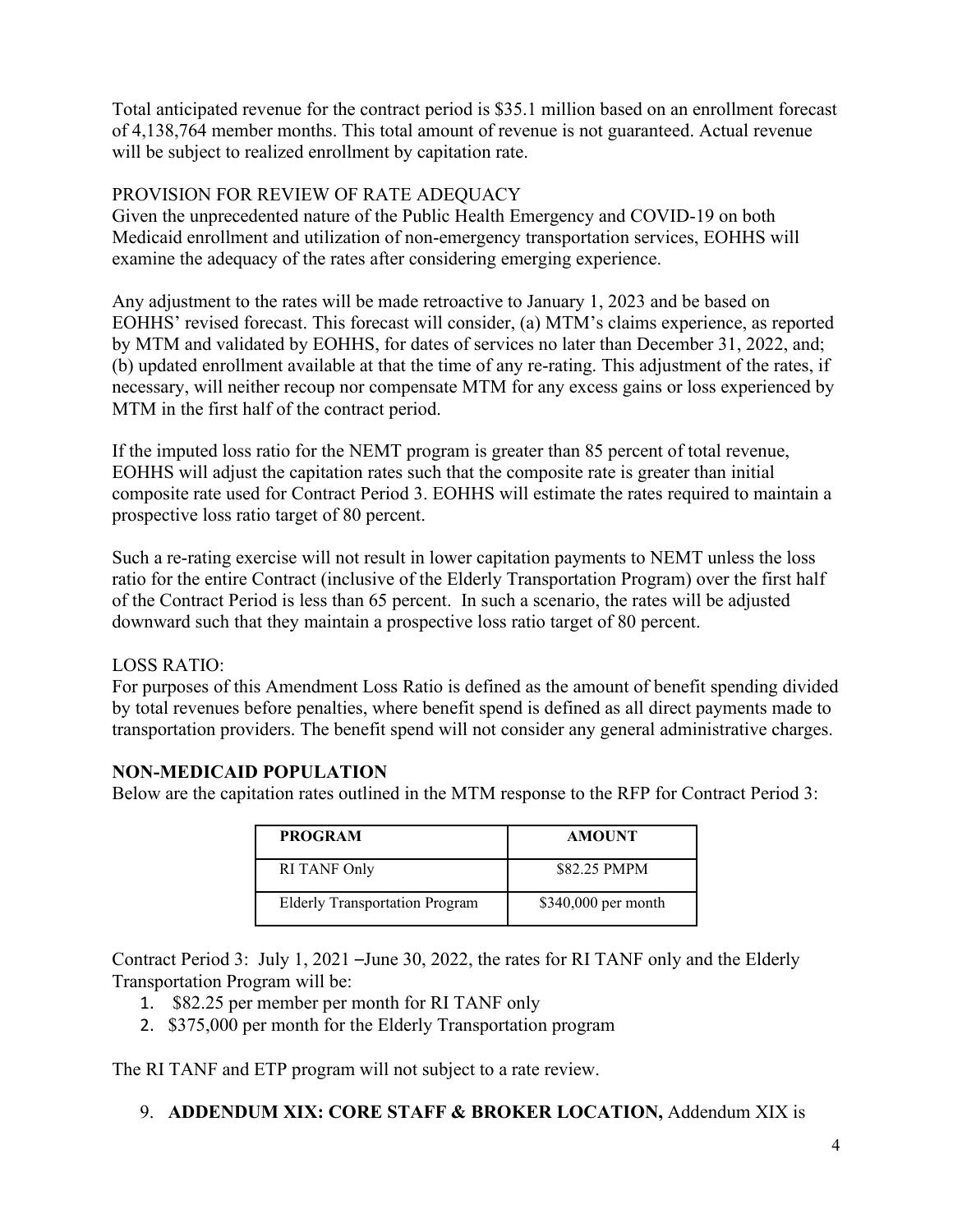| <b>State</b><br><b>Department</b><br><b>Requirement</b> |                               | <b>RFE Title</b>                                 | Proposal       |              | % Effort<br><b>Required</b><br>in RI |
|---------------------------------------------------------|-------------------------------|--------------------------------------------------|----------------|--------------|--------------------------------------|
|                                                         |                               |                                                  | R1             | <b>LSL</b>   |                                      |
| Yes                                                     | Operations                    | <b>General Manager</b>                           | $\mathbf{1}$   |              | 100%                                 |
| Yes                                                     | IT                            | <b>Chief Information Officer</b>                 |                | 1            |                                      |
| Yes                                                     | Call Center                   | <b>Call Center Operations Manager</b>            | $\mathbf{1}$   |              | 100%                                 |
|                                                         | <b>Call Center</b>            | Supervisor, Customer Service Center              | $\mathbf{1}$   |              | 100%                                 |
| Yes                                                     | Network                       | <b>Transportation Provider Relations Manager</b> | $\mathbf{1}$   |              | 100%                                 |
| Yes                                                     | <b>Call Center</b>            | <b>Utilization Review Manager</b>                |                | $\mathbf{1}$ |                                      |
| Yes                                                     | <b>ETO</b>                    | <b>Education and Training Manager</b>            |                | 0.5          |                                      |
| Yes                                                     | <b>Quality and Compliance</b> | Recipient Advocate (Ombudsman)                   | $\mathbf{1}$   |              | 100%                                 |
| Yes                                                     | <b>Quality and Compliance</b> | Facilities Manager/Liaison                       | $\overline{2}$ |              | 100%                                 |
| Yes                                                     | <b>Quality and Compliance</b> | <b>Complaints Manager</b>                        |                | 0.5          |                                      |
| Yes                                                     | <b>Quality and Compliance</b> | <b>Quality Assurance Manager</b>                 |                | 0.5          |                                      |
| <b>Total Management</b>                                 |                               | $\overline{7}$                                   | 3.5            |              |                                      |
|                                                         | Network                       | Provider Management Representative               | $\mathbf{1}$   |              | 100%                                 |
|                                                         | <b>Call Center</b>            | <b>Customer Care Representative</b>              | 18             | 5            | 100%                                 |
|                                                         | Call Center                   | <b>Support Representative</b>                    |                | 6            |                                      |
|                                                         | Claims                        | <b>Verification Specialist</b>                   |                | 0.5          |                                      |
|                                                         | IT                            | <b>Helpdesk Analyst</b>                          |                | 0.5          |                                      |
|                                                         | <b>Quality and Compliance</b> | <b>Quality Investigation Specialist</b>          |                | $\mathbf{1}$ |                                      |
| <b>Total Support Staff</b>                              |                               | 19                                               | 13             |              |                                      |
| <b>Total Staff</b>                                      |                               |                                                  | 26             | 16.5         |                                      |

# **DELETED** in its entirety and **REPLACED** with the following Addendum XIX.